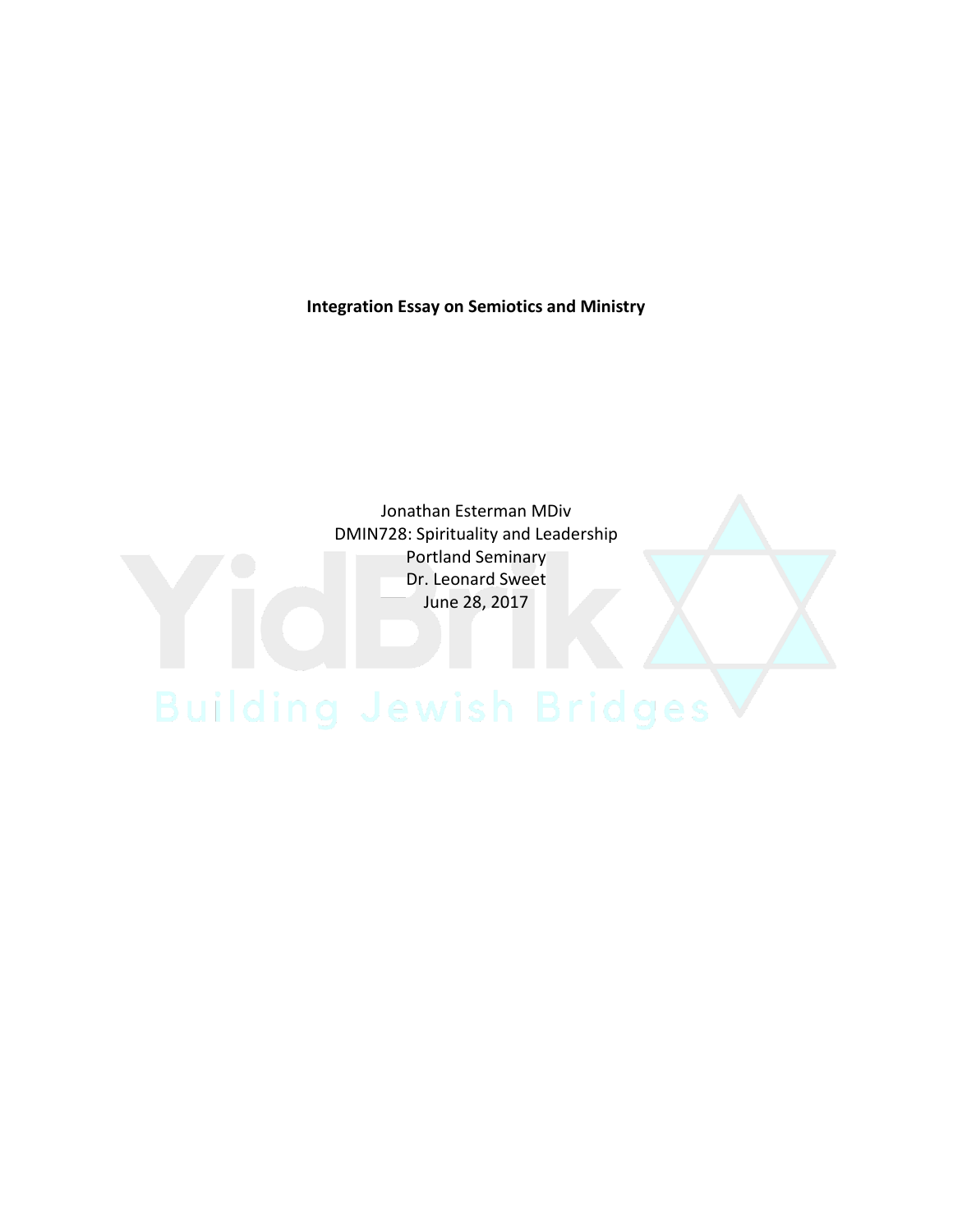# **Contents**

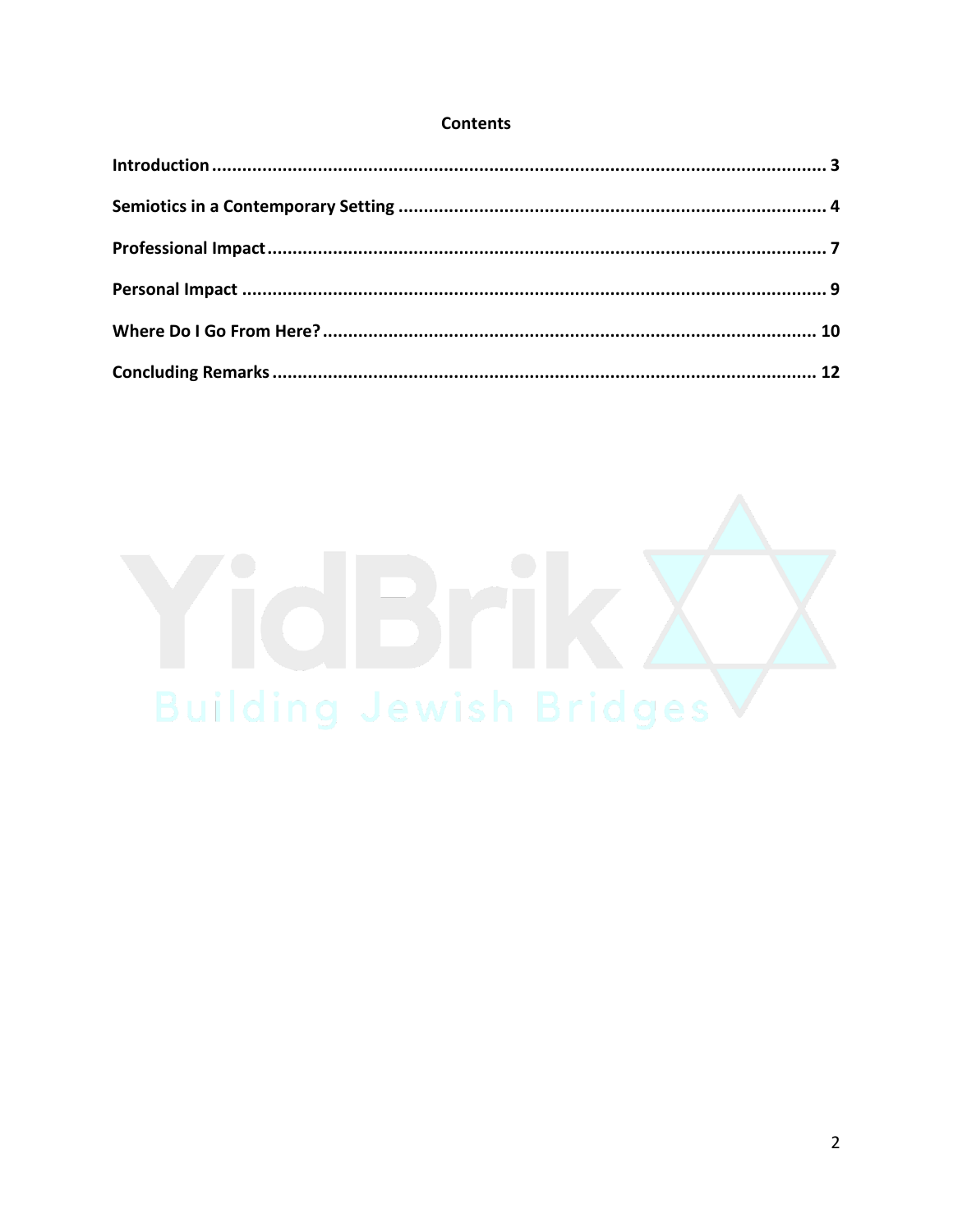### **Introduction**

Over the course of this past year, I have learned quite a bit about semiotics. When I first entered the program, I had a limited understanding, or as Dr. Sweet would remind us over the course of the second advance, seeing dimly in the mirror.<sup>1</sup> My prior experience with semiotics was in my college writing coursework for my Associate degree. The instructor, Dr. Terry Krueger, taught on the semiotics of Disneyland, with the "hidden Mickeys," the vanilla scent, entire underground operations, etc. Everything I learned about semiotics at this one-hundred level writing course was in relation to marketing and the power of the image to toy with one's emotions and allegiances to better market and sell the sale. Discussions even included the romantic issues between G. I. Joe, Barbie, and Ken.<sup>2</sup> This experience, however, gave me no real advantage within where HaShem<sup>3</sup> has aimed for me to be, and I realized this during the time of the first cohort advance, when Dr. Sweet's lessons focused on the importance of mandorla.<sup>4</sup> From that point on, I viewed everything differently. Instead of opposites, I saw unity. Instead of facts, I saw opinion. Instead of clarity, I saw the murky mud that being in two realms (in this world but not of it) brings with it. Instead of evangelism, I saw discipleship. Instead of pushing salvation, I saw embracing and communing. Instead of a blank face, I saw a neighbor. Instead of

<sup>1</sup> Dr. Leonard Sweet, *Concluding Remarks*, *SFS15 Second Advance* (Portland, OR: Portland Seminary, 2017).

<sup>&</sup>lt;sup>2</sup> Writing Composition (WR 121) taught by Dr. Terry Krueger at Central Oregon Community College in 2005.

<sup>&</sup>lt;sup>3</sup> Hebrew, "The Name" of G-d.

<sup>4</sup> Dr. Leonard Sweet, *Mandorla*, *SFS15 First Advance* (Portland, OR: George Fox Evangelical Seminary, 2016).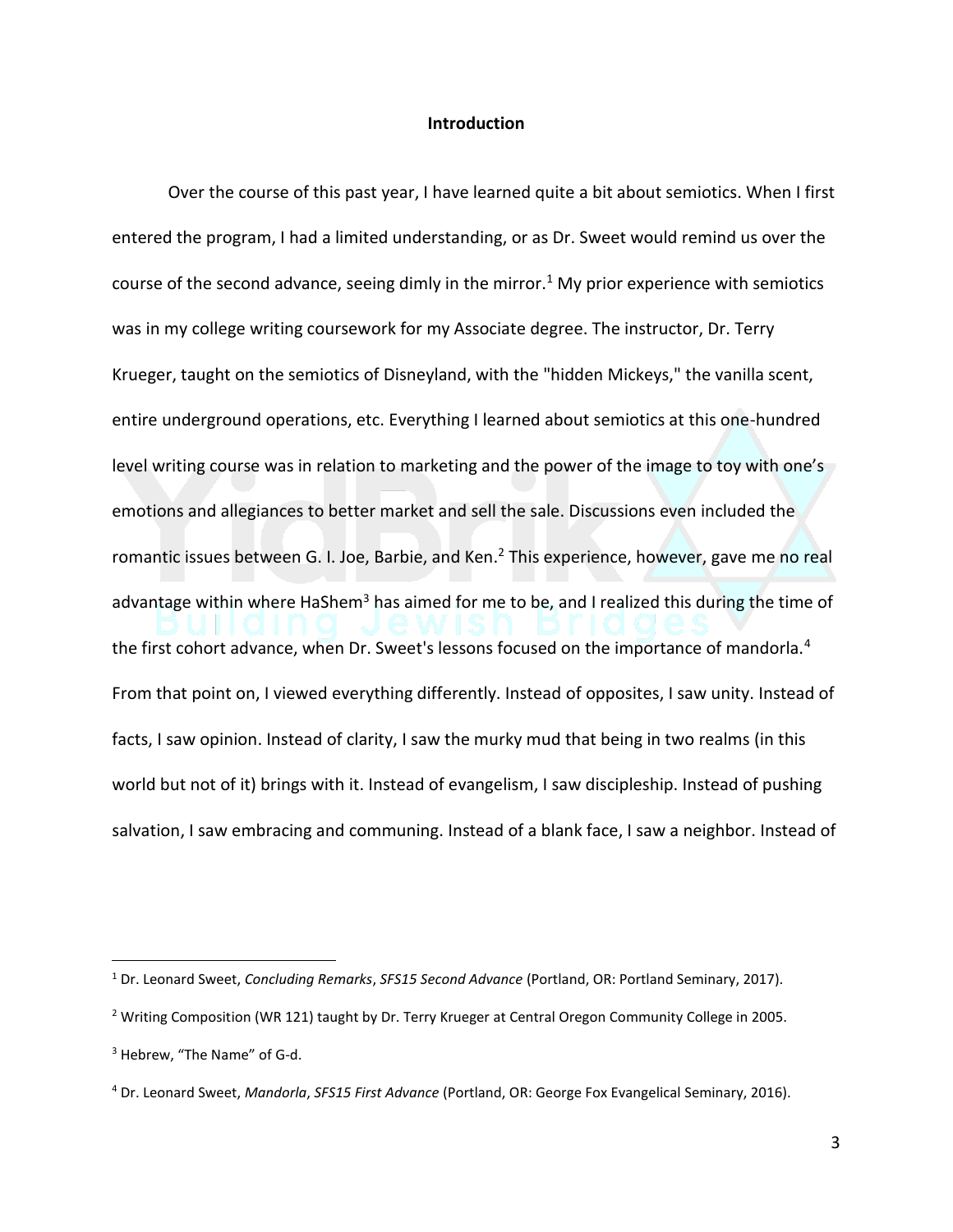being isolated, I saw the need for communal living/loving.<sup>5</sup> This journey took its time over the past year of coursework and led me to have a different view than I originally anticipated.<sup>6</sup> My first year of coursework in Dr. Sweet's program impacted me both professionally and personally. Additionally, I find that how I see things is no longer as dim, and much like a hologram can have a better focus, I too am looking more closely at what is being signified in order to better understand, a practice that leads directly into studying the future by seeing beyond the sign in the present.<sup>7</sup> Nonetheless, I acknowledge that although I have a bit more clarity in my own life and the role of Semiosis within the contemporary culture, I recognize that I have much more to learn and farther to go. This next year of the cohort program will continue to challenge me to expand my mindset and worldview. I must concede, though, that I often hold myself to a harsh standard of excellence and aim to be at the end of the program instead of where I am, which truly feels like it is still just beginning.

# **Semiotics in a Contemporary Setting**

There are two main views that I can take with semiotics: looking outward and looking inward. In the two subsequent sections I will expand on what looking inward looks like. For this section, I evaluate the outward change I have witnessed in the past year. This is twofold: the opening of my eyes to semiotics and critical analysis and the ever-changing landscape that has

<sup>5</sup> Marc J. Dunkelman, *The Vanishing Neighbor : The Transformation of American Community*, First edit ed. (New York, NY: New York, NY : W.W. Norton & Company, Inc., 2014).

 $6$  My application to the program was not necessarily to learn and be changed, but rather to find a conduit in which to validate myself. Once I opened myself to learning from the program, my entire worldview adjusted drastically, which even led to a substantial dissertation thesis change.

<sup>7</sup> David Crow, *Visible Signs: An Introduction to Semiotics in the Visual Arts* (New York: Fairchild Books, 2015).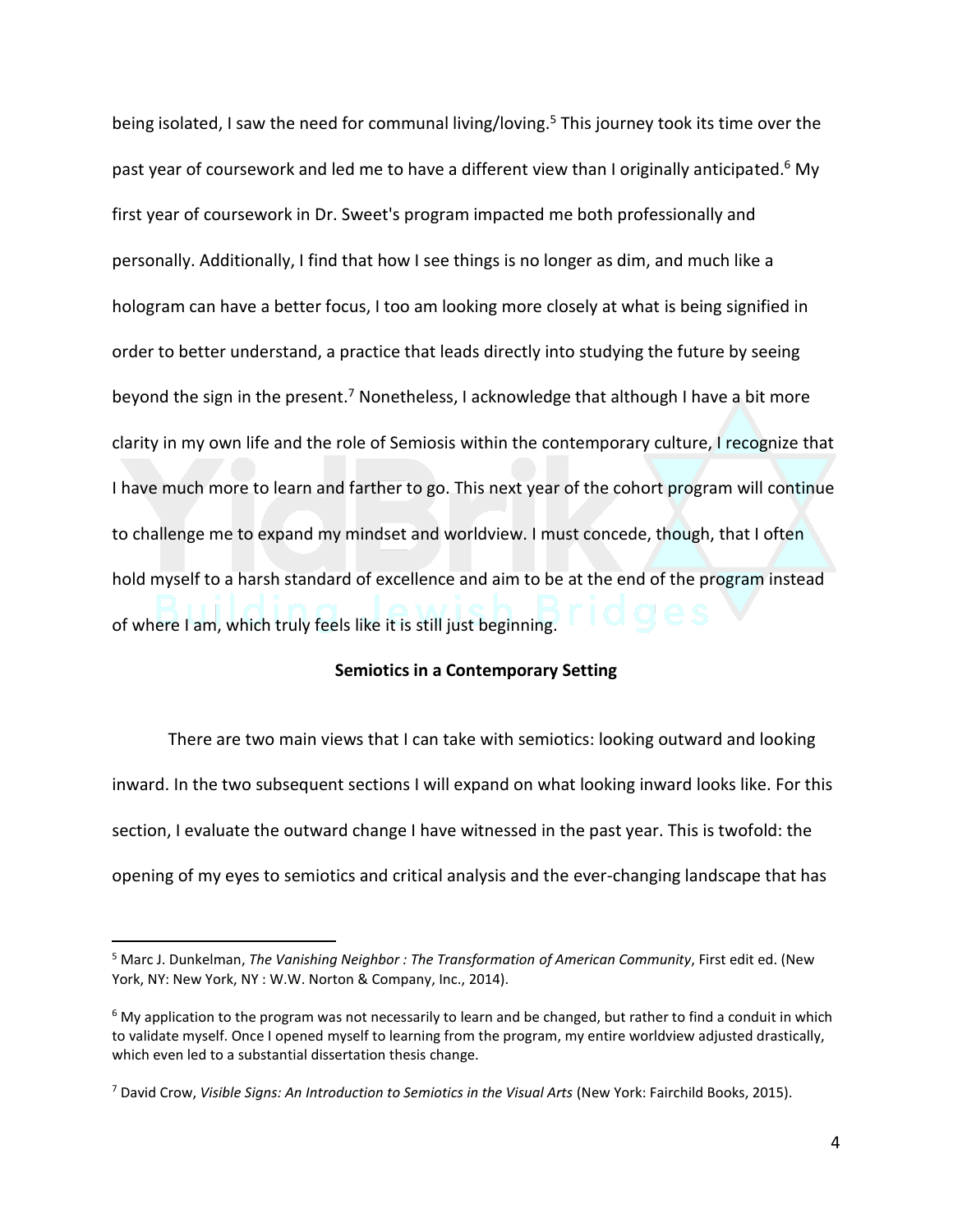become even more evident and polarizing from the last election and its (still occurring) fallout.<sup>8</sup> My knowledge gained in semiotics via the advances, weekly Zoom chats and FoxTale chats, and assigned readings has been quite diverse. From the very basics (literally) by Daniel Chandler,<sup>9</sup> I had to redefine semiotics to be more than "the study of signs" to actually looking past that and the sign being signified. Making this transition has been a difficult but necessary one. This transition has allowed me to be more aware of the world at large, which unfortunately has been ill-timed with the flagrant increase of anti-Semitism both in America and worldwide.

Overall, I have witnessed a lot of anger built up in America. The acts of violence and protest makes this quite evident; the movements such as Black Lives Matter show that America has not been able to resolve the racial tensions since the Civil War, and have only been increasing the tribalism and "me-types" that divides America. Dr. Sweet is quite on the mark to argue that the American civil religion is in decline.<sup>10</sup> Sweet identifies that renovation is needed instead of repairing. I posit that there is the additional reality that America's civil religion may not be able to survive renovation. Based off the early form of Christianity and Theism that reigned in the formative years of this nation, America is crippled in that its civil religion needs the early faith models in order to have stability. Just as different soils can impact a seed's growth, America was founded on a necessary partnership with ethical monotheism. Now that

<sup>&</sup>lt;sup>8</sup> This fallout may very well continue to be a modern "plague" on America until people can actualize their feelings and call out, without micro-aggressions, justice versus revenge, fairness, equity versus equality, etc.

<sup>9</sup> Daniel Chandler, *Semiotics : The Basics*, 2nd ed. ed. (London: London, 2007).

<sup>10</sup> Dr. Leonard Sweet, *American Civil Religion*, *SFS15 Second Advance* (Portland, OR: Portland Seminary, 2017).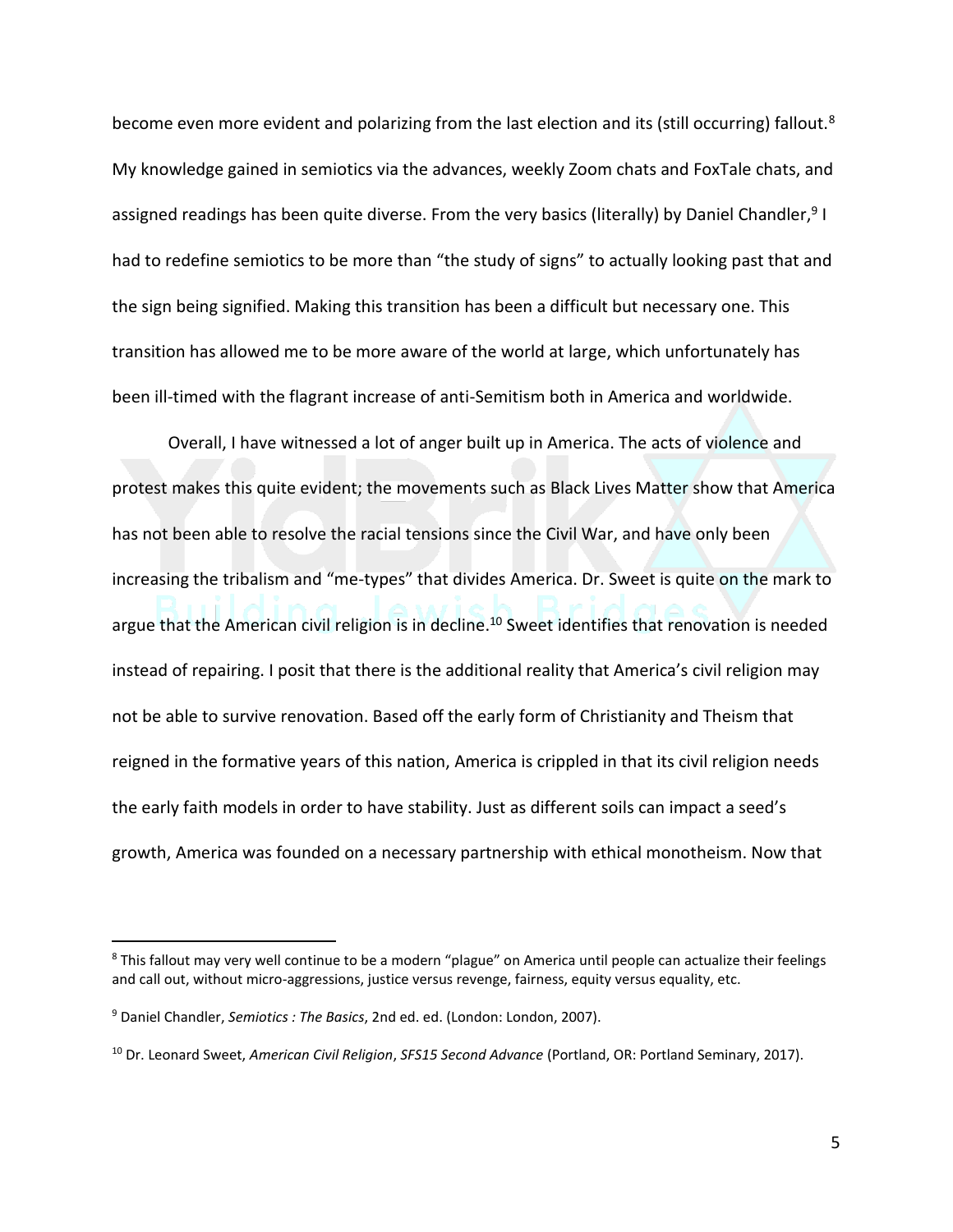America has by and large tried to do separation of church and state to an extreme where religion is generally no longer tolerated in the nation, the nation has divided its adherents between camps of nationalism, evangelicalism, and agnosticism. Split into three differing parts (that definitely have some overlap, but the theology of evangelicalism cannot condone the praxis of nationalism, despite what nationalists argue), America has to look back at the reality that was once known, as Abraham Lincoln famously said, "a house divided against itself cannot stand."<sup>11</sup>

If America is unable to mend its divisions, it may very well crumble apart as a whole. This could bode well in the eyes of some, such as how shows like "Designated Survivor" depict a fallen nation that could be reformed, but most will undoubtedly recognize that the dystopian future is a grim reality for a nation that works outside of theological eschatology. The falling of America could lead to an escalated world war, but the retention of America is one of the few forces and movements that is an active force toward world peace and the safety of many. This may be an extremist view, but the signs I am seeing signified are not ones of collaboration and peace, but rather tremors that are indicative of a future earthquake that could split this nation and world. The anger being built up between the classes, races, and regions are only applying more pressure to the cracking seams, as if ready for a tectonic shift. The rise of ISIS worldwide is evidence of this, that the majority of recent terrorist attacks worldwide have not been the collaboration of outsiders and non-citizens, but rather those that are part of the nation they pledge allegiance to. The radicalization of citizens via social media shows that ISIS recognizes

<sup>11</sup> Abraham Lincoln, *Debate on the Compromise of 1850* (Springfield, IL: 1858).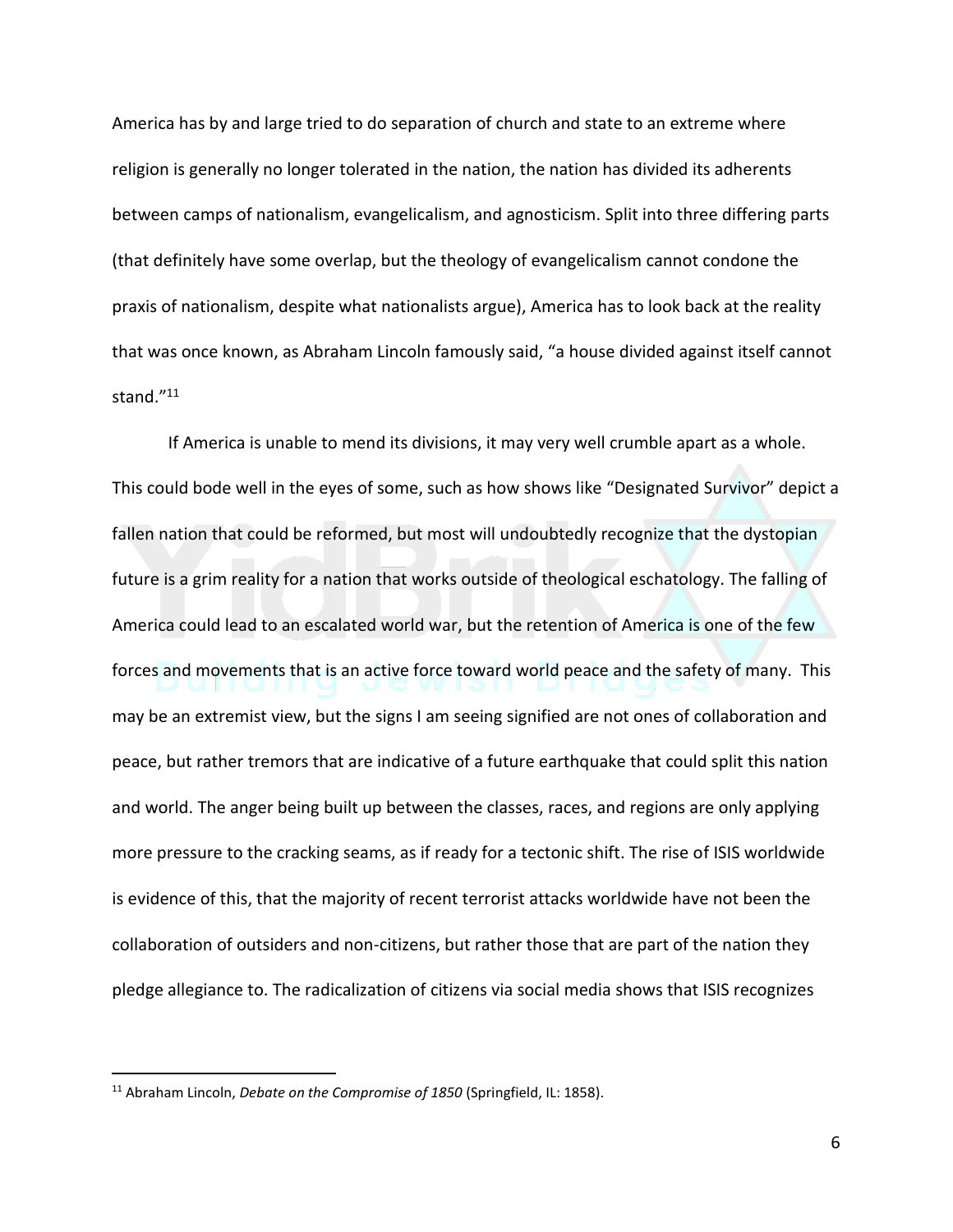the pain and hurt, frustration and anger, that society is collectively experiencing right now, and leverage it via a bare-bones semiotic message, applying ingenious marketing strategies to turn people against their own lands. This platform adjustment should be a wake-up call to the nations, but instead it is a micro-focus on the outsiders that are in ISIS, not the root cause. The nations, as a collective whole, are not healing the rift, but only putting super glue and scotch tape on the wounds, further irritating the pain and spreading the injury to affect others not previously engaged.<sup>12</sup>

#### **Professional Impact**

My "active ministry role" is not a day job, but rather an online presence. I originally believed that if I threw my views out into and onto the internet, it would benefit and change lives. Now, I recognize that is far too distant and ineffective. My ability to impact is not from words on a blog, but rather engaging people one on one. Even further, my impact is no longer about a "headcount of salvation;" it is about getting to know people and encouraging them regardless of their religious or political views. Within this framework, I have come to recognize that I may have completely different religious views from others in the cohort, or Dr. Sweet, or the administration, and even those that live near me, but regardless of differences, we can forge relationships that do not rely on religiosity and theology, but instead on praxis and

 $12$  One excellent example of this is the recent decision on blocking laptops and devices from carry-on for several flights. The intent to review a widespread application of this "anti-terrorism tool" will impact thousands that need those hours to complete final reports, projects, and manuscripts. Furthermore, the removal of laptops is only partial: checked luggage still permits them, and a bomb in the cargo hold can take down a plane just as effectively as a bomb in carry-on.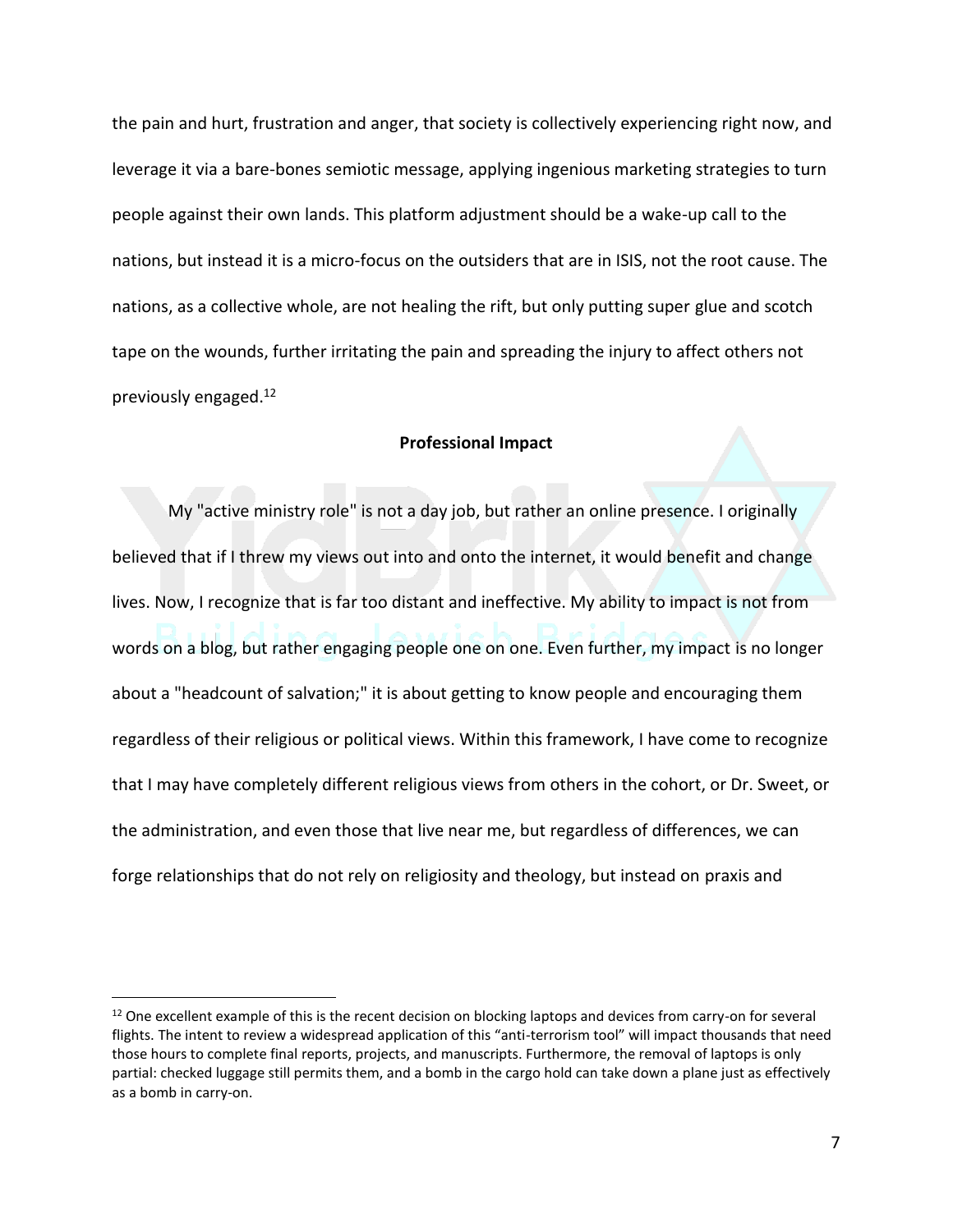intentional living.<sup>13</sup> My day job is the same, working with accounting and social media at a bookstore. I now recognize, even more so, the power of an image, and am able to focus on the small parts to start creating a narrative in my work life. Within my online life, I am changing my focus and aiming for a community-oriented source of content that helps build bridges and overcome differences between different religious traditions. It is no longer about throwing words on the web, but rather offering a narrative metaphor $^{14}$  that brings forward a more powerful story: one of healing and unity.

I have always tried to compartmentalize my life. Work, family, school, and more all had their separate roles and I hated blending them. Such is one of the traditional observances of the American civil religion. Alas, I admit that this is ill-conceived and only kneecaps my ability to grow in every area as a whole and holistic human being. Growing in my limited knowledge of semiotics, I see now that I need to accomplish a mandorla perspective: seeing the big picture and the inner workings at the same time. As I initially glance at my professional versus personal life, I see a stark contrast of black and white. Grey is beginning to emerge and introduce the notion of shading and complexity, as well as a third dimension to help me be more alive.

As I engage this grey I know that my professional goals are no longer where they were a year ago. One year ago, I was actively seeking pastoral positions. Truthfully, even as recently as January. This past term, both in school and in personal life, I have been challenged to reevaluate my faith and be who HaShem has called me to be, not who I think I should be. I will

<sup>13</sup> Sweet, "American Civil Religion."

<sup>&</sup>lt;sup>14</sup> Narraphor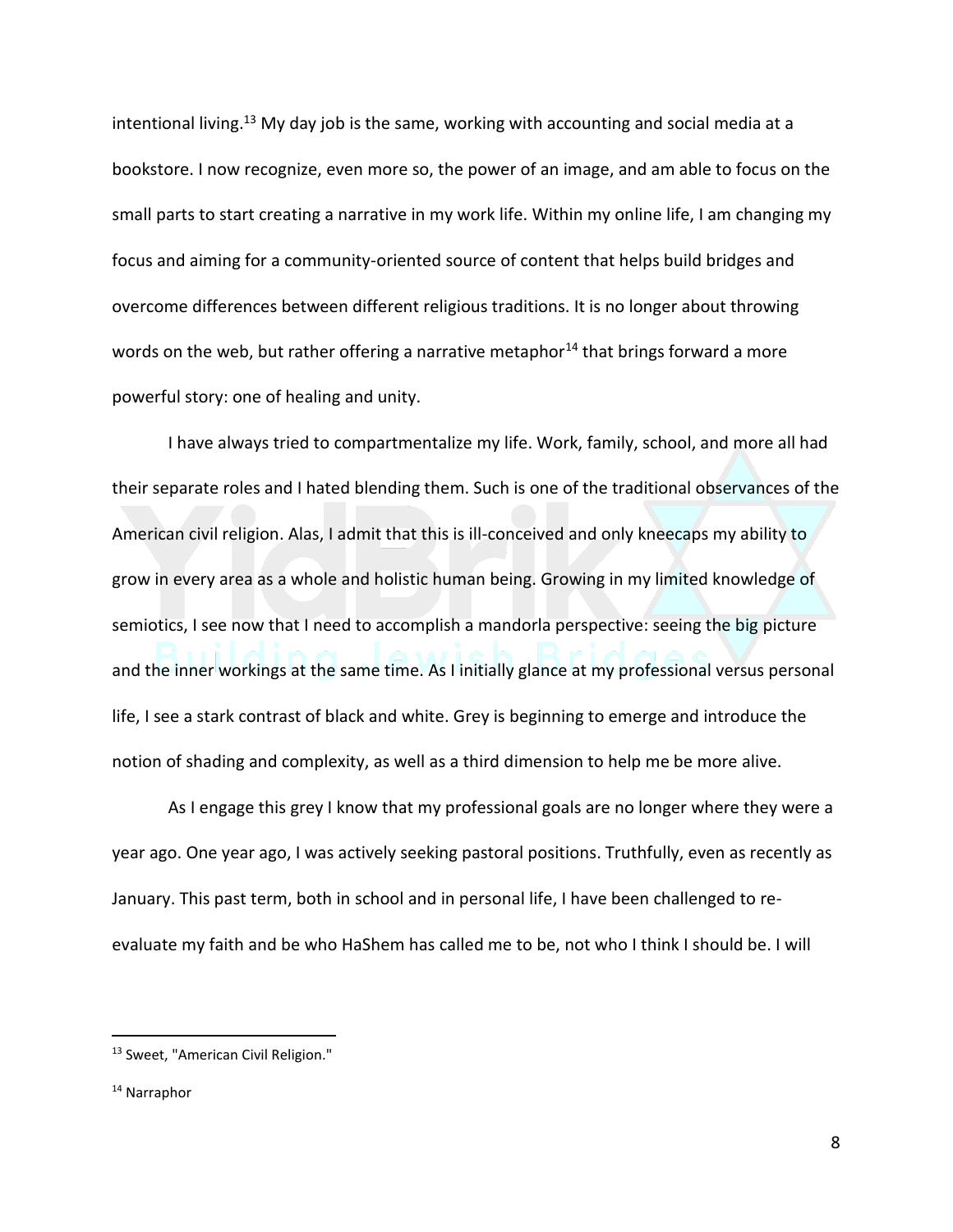address this more in the personal section, but suffice it to say that I am actively in the market to look for positions that enable me to teach and educate others, as well as positions that help me more closely engage with my new welcoming community: the orthodox Jewish community.

# **Personal Impact**

My personal life bore the greatest changes in this past year. Working through the reality that what I once considered sacred content is now a story to be told and treated differently, both Rita Felski<sup>15</sup> and Michael Polanyi<sup>16</sup> reminded me to not delve too far into textual criticism and allow my natural skepticism to tear apart everything I knew and held dear. On the other hand, Sweet's "Tablet to Table"<sup>17</sup> and "Mother Tongue"<sup>18</sup> pointed to where I need to go back to my Jewish roots and embrace the power of the feast and value of my own heritage and ethnicity. Looking through the metaphoric lens, I realized my need to reshape my own understanding of faith. Whereas before it was a taught word, now it is a lived and modeled life.<sup>19</sup> Luther saw issues within Catholicism and attempted to correct it,<sup>20</sup> and using that as a springboard, I see my need to be post-Christian.<sup>21</sup> This translates into becoming more Jewish,

<sup>15</sup> Rita Felski, *The Limits of Critique* (Chicago: University of Chicago Press, 2016).

<sup>16</sup> Michael Polanyi, *Personal Knowledge: Towards a Post-Critical Philosophy* (London: Routledge, 1998).

<sup>17</sup> Leonard Sweet, *From Tablet to Table* (Colorado Springs: NavPress, 2014).

<sup>18</sup> Leonard Sweet, *Mother Tongue: How Our Heritage Shapes Our Legacy* (Colordo Springs: NavPress, 2017).

<sup>19</sup> Alan Wimberley, *Reshaping the Paradigms of Teaching and Learning: What Happens Today Is Education's Future* (Lanham, MD: Rowman & Littlefield, 2016).

<sup>&</sup>lt;sup>20</sup> Some debate on his success and his flagrant anti-Semitism is still a known issue within the Jewish community.

<sup>21</sup> Lyndal Roper, *Martin Luther: Renegade and Prophet* (New York: Random House, 2017).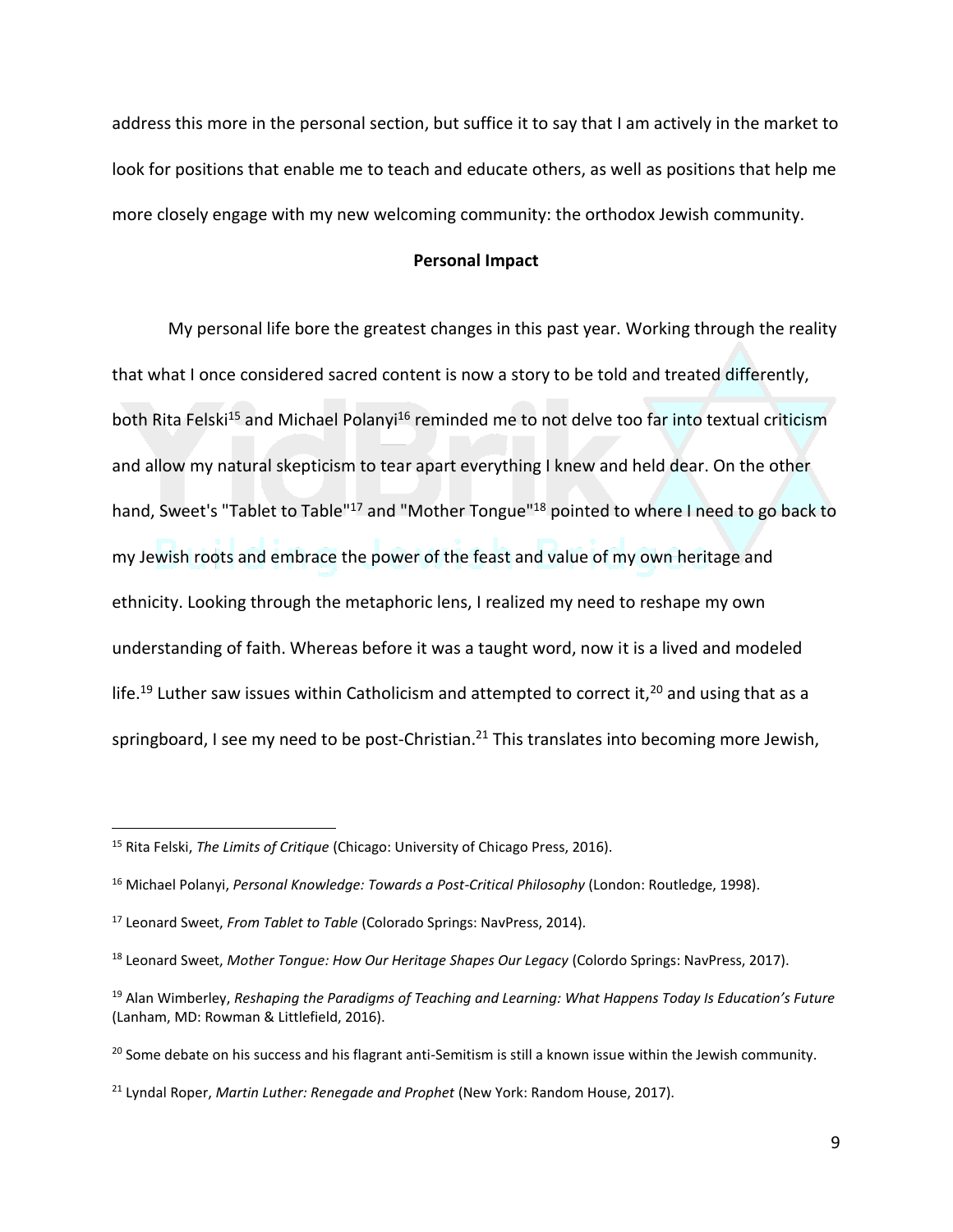even religiously so. This past year led me from little Jewish knowledge applied to a Messianic lifestyle to using my seminary knowledge of Christianity to help me learn to be a better human, and as a natural result, and Orthodox Jew.

This transition is a culmination of more than the past few months and past year, and not a complete state either. My decision to become more Jewish, even theologically so, is a longterm process as I relearn the signs that I had defined and see what they truly signify. Just as Dr. Sweet elaborated on the truth behind the "American Gothic" painting in one of our Zoom sessions,<sup>22</sup> I am seeing theology, praxis, and Torah with a fresh set of eyes: eyes that are no longer applying my colored lens to the world, but rather embracing it for what it is. No longer are the clouds rosy-colored, but white. The innocence they carry, the water that cleanses body, mind, and soul, need to be freed of our ritualistic impression and presuppositions in order for us to fully experience the refreshing downpour they (the clouds) offer. Perhaps that is why I love the rain - I certainly know I moved to Portland to experience more of it.<sup>23</sup>

#### **Where Do I Go From Here?**

So much has happened over the past year that it is challenging to put the experiences into a succinct essay. From starting to learn about semiotics and its philosophical history in

<sup>22</sup> Dr. Leonard Sweet, host, "American Gothic," SFS15 Zoom Chat, *Portland Seminary*, April 24, 2017.

 $^{23}$  Sadly, however, it seems that it has been more heat and cool than I anticipated. Much to my chagrin, I suspect that the High Desert weather followed me to the valley, or as I have sometimes viewed it, the promised land fully of lush produce and the giant towers of downtown.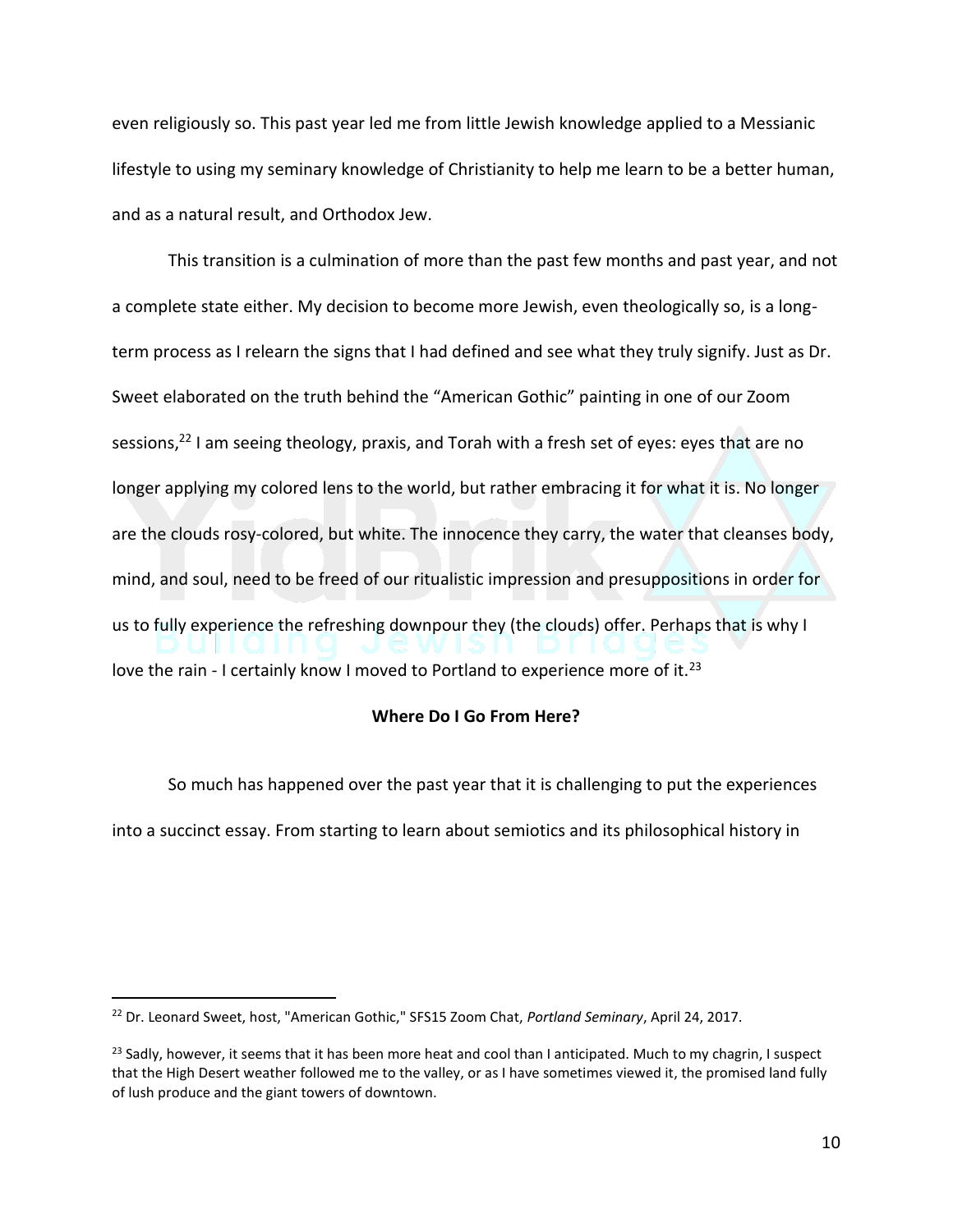Chandler<sup>24</sup> to learning to see being the sign in Crow,<sup>25</sup> my perspective shifted. Even the recent election and the stress fractures in today's civil religion point to how communication is changing quicker than the religious institutions can keep up.<sup>26, 27</sup> I have discovered that all of the issues brought forward this year, ala the "problem" of the church when given a semiotic inquisition, are solved within going back to the Jewish roots. For example, shabbos<sup>28</sup> still exists in the orthodox community, and its strict adherence enables neighbors to exist, signs to be found within one's own prayers, and value to be placed on the represented images and metaphors of the Jewish faith. For Judaism, "let it be a sign to you"<sup>29</sup> is not a simple comment, but rather a semiotic commentary on society and culture. We stand sanctified by the metaphors we live by.<sup>30</sup> So, come hell or high water, as we near closer to the end of all things, both literally and metaphorically, we can look to how even the artist culture expresses the end as a dystopian future and know, with certainty, that such is not the true fate to come.<sup>31</sup> The

<sup>24</sup> Chandler.

<sup>25</sup> Crow.

<sup>26</sup> Sweet, "American Civil Religion."

<sup>27</sup> Crystal Downing, *Changing Signs of Truth : A Christian Introduction to the Semiotics of Communication* (Downers Grove, Ill.: Downers Grove, Ill. : IVP Academic, 2012).

<sup>28</sup> Ashkenazic traditional spelling of Shabbat, the Jewish Sabbath.

 $^{29}$  Found in the vahafta, the concluding portions of the Shema passage, as well as laced throughout all of Torah.

<sup>30</sup> Mark Johnson and George Lakoff, *Metaphors We Live By* (Chicago: Chicago : University of Chicago Press, 2003).

<sup>31</sup> Robert J. Joustra and Alissa Wilkinson, *How to Survive the Apocalypse: Zombies, Cylons, Faith, and Politics at the End of the World* (Grand Rapids: Eerdmans, 2016).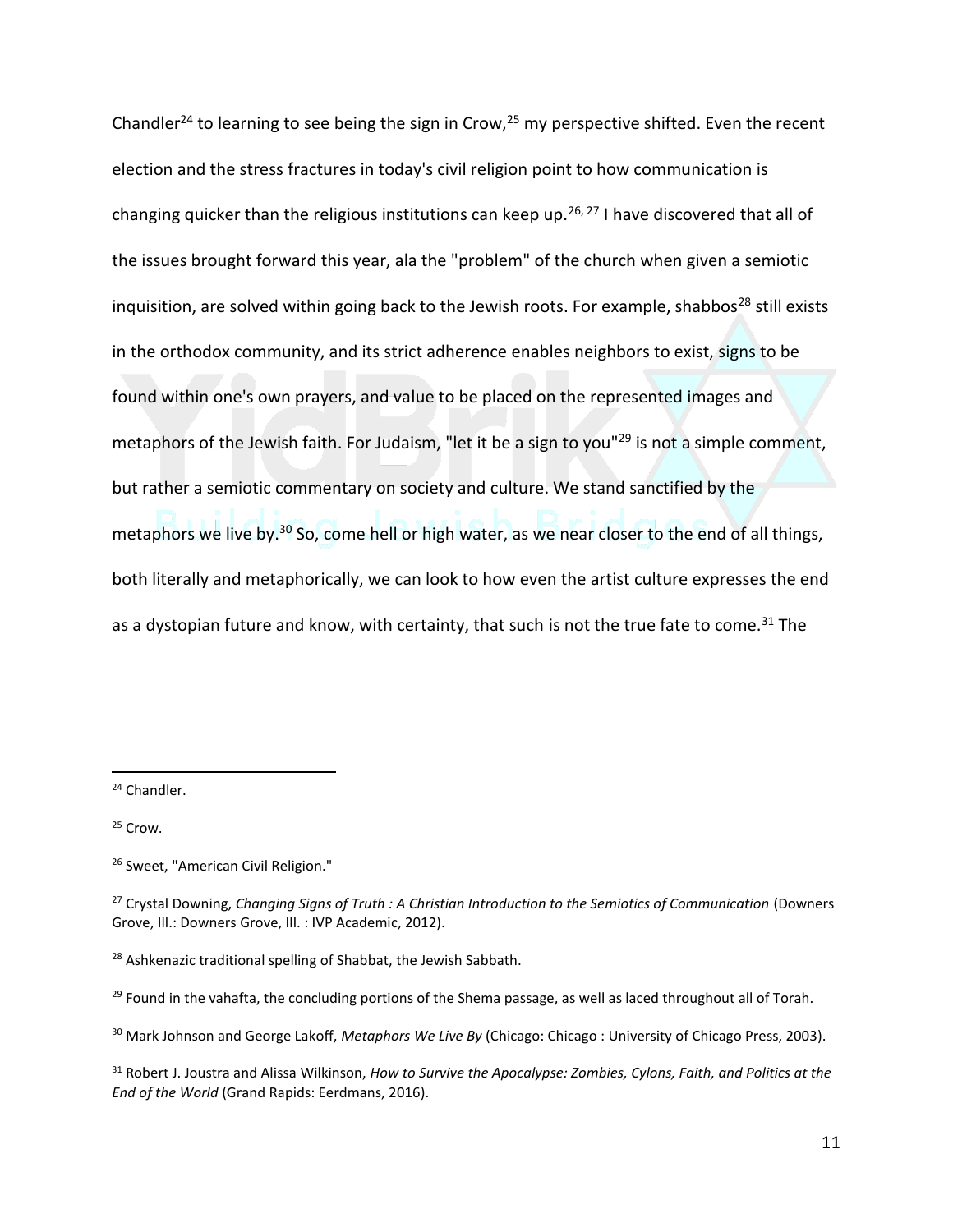boob-tube<sup>32</sup> may show us our worst fears of the future of humanity, but returning to Torah shows us the bliss that corrupts even the programming of the Matrix itself.

Where do I go from here? I am starting on a new journey. Young as a practicing orthodox Jew, and young as a future semiotician,  $33$  I have found a unique niche where being Jewish and looking at signs are mutually beneficial, allowing me to reform my own faith notion and truly embrace the commission that both the Jews and Christians claim ownership to: being a light to the nations.

#### **Concluding Remarks**

As I have indicated several times over by now, this journey is far from over. In fact, I am barely getting started. With new paths to follow, guided by new world views and learning the true signifiers<sup>34</sup> of the world before me, I have a more than a marathon to start: its is a career in long-term running. This running is not running from G-d, nor is it running around Him. Rather, this running is running with Him, in communion with Him, as part of my everyday existence. There is much more to come, but this brief examination gives a bit more focus, a bit more clarity, into my own personal journey. Just as the Jew ends every day with the words of the Shema, in case one does not wake the next morning, I find it proper to repeat those words here, giving the clarion call of what this cohort has taught and encouraged me in: *Hear, O Israel: HaShem is our G-d, HaShem is alone and One.*

<sup>&</sup>lt;sup>32</sup> Known as TV in the contemporary vernacular.

<sup>&</sup>lt;sup>33</sup> Young in experience in both, not in age.

<sup>&</sup>lt;sup>34</sup> Signifiers reveal significance.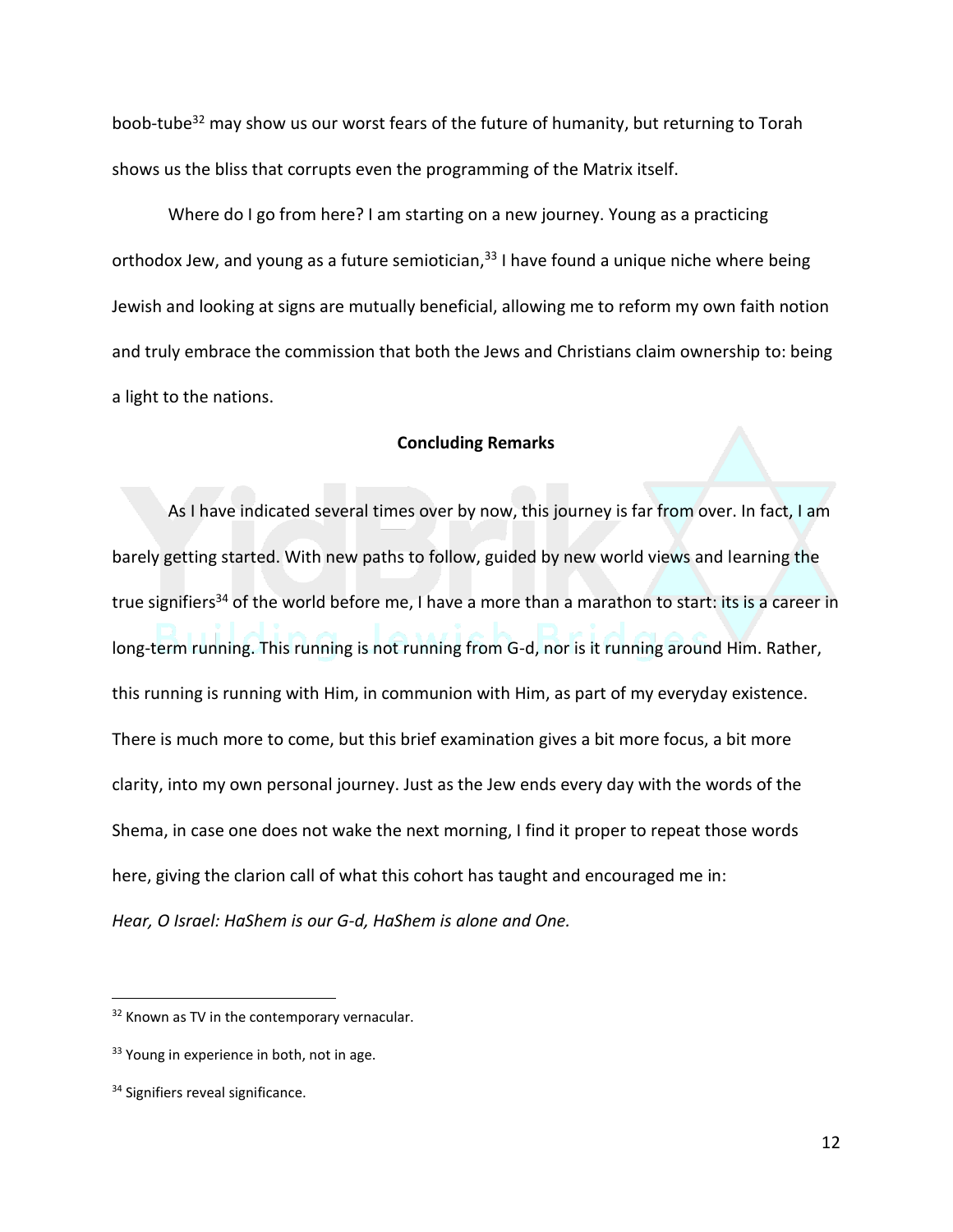## **Bibliography**

Chandler, Daniel. *Semiotics : The Basics*. 2nd ed. ed. London: London, 2007.

- Crow, David. *Visible Signs: An Introduction to Semiotics in the Visual Arts*. New York: Fairchild Books, 2015.
- Downing, Crystal. *Changing Signs of Truth : A Christian Introduction to the Semiotics of Communication*. Downers Grove, Ill.: Downers Grove, Ill. : IVP Academic, 2012.
- Dunkelman, Marc J. *The Vanishing Neighbor : The Transformation of American Community*. First edit ed. New York, NY: New York, NY : W.W. Norton & Company, Inc., 2014.
- Eagleton, Terry. *Culture and the Death of God*. New Haven, CT: Yale University Press, 2014.

Felski, Rita. *The Limits of Critique*. Chicago: University of Chicago Press, 2016.

- Geary, James. *I Is an Other : The Secret Life of Metaphor and How It Shapes the Way We See the World*. First edit ed. New York: New York : HarperCollins, 2011.
- Hockney, David and Martin Gayford. *A History of Pictures: From the Cave to the Computer Screen*. New York: Harry N. Abrams, 2016.
- Johnson, Mark and George Lakoff. *Metaphors We Live By*. Chicago: Chicago : University of Chicago Press, 2003.
- Joustra, Robert J. and Alissa Wilkinson. *How to Survive the Apocalypse: Zombies, Cylons, Faith, and Politics at the End of the World*. Grand Rapids: Eerdmans, 2016.
- Lincoln, Abraham. *Debate on the Compromise of 1850*. Springfield, IL, 1858.
- Polanyi, Michael. *Personal Knowledge: Towards a Post-Critical Philosophy*. London: Routledge, 1998.
- Roper, Lyndal. *Martin Luther: Renegade and Prophet*. New York: Random House, 2017.
- Sweet, Dr. Leonard. "American Gothic." *SFS15 Zoom Chat*. Portland Seminary, April 24, 2017.
- Sweet, Dr. Leonard. *Mandorla*. SFS15 First Advance. Portland, OR: George Fox Evangelical Seminary, 2016.
- Sweet, Dr. Leonard. *American Civil Religion*. SFS15 Second Advance. Portland, OR: Portland Seminary, 2017.